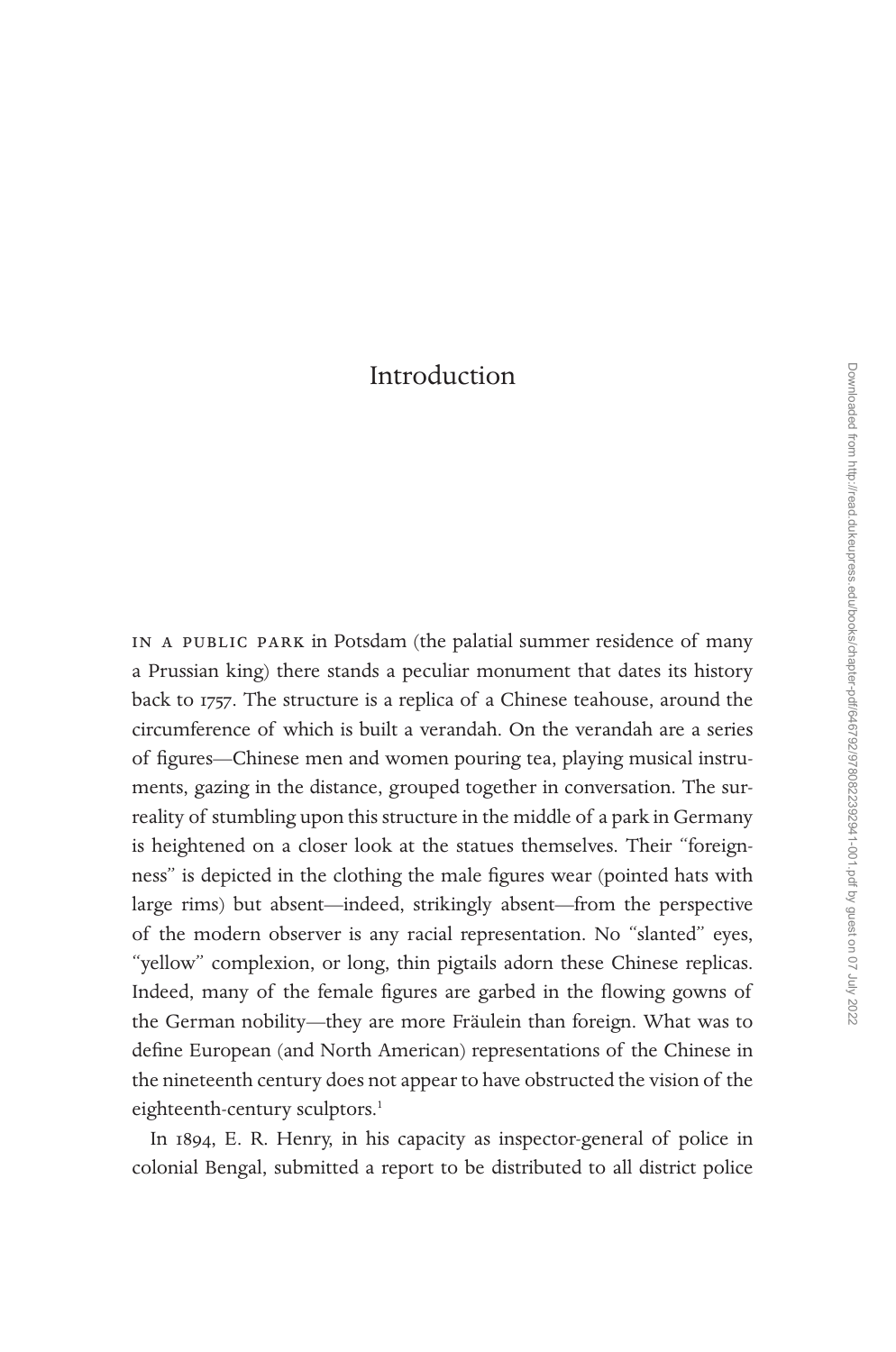superintendents. The published document, *Criminal Identification by Means of Anthropometry*, contained detailed instructions on the use of anthropometrical instruments and the significance of the data that they provided:

Upon the assumption that these anthropometric data remain constant throughout life—and experience may be held to have demonstrated this—it is certain that if these immutable measurements . . . can at any time be obtained for any particular criminal, his identity is fixed in a manner which will render nugatory any efforts he may make to confuse it by change of name or residence or by personal disguise.<sup>2</sup>

The use of calipers, sliding bars, and measuring standards and gauges (diagrams of which are generously scattered through the report) were to be provided to all police stations to measure (in strict order) the length of the left middle finger, the left forearm, the left foot, and, finally, the culprit's height. The administrative recording of this information required the maintenance of cards (one card per individual) detailing the anthropometrical data of each convict. On a single card could be found two hundred and forty three principle headings, which in turn were subdivided "according to height, span, length, and breath of the ear, height of the bust, and eye color, this latter providing seven divisions."3 The imperative, Henry was to argue (in a revised report dated 1900), "of being able to fix human personality, of being able to give to each human being an individuality differentiating him from all others . . . cannot be overestimated."4

In the later report, Henry was in fact to recommend the superiority of fingerprinting over that of anthropometry as a means of identifying criminals. British India was to be one of the first places to introduce this new science. And yet, if policing methods were soon to change, the site of differentiation was not. The body had come into being.

From the spectacle to science, from clothing to calipers—much had changed from the mid-eighteenth century to the late nineteenth century. Representing difference, it would appear, has a history of its own.

It is this history that the present work seeks to narrate. *Europe's Indians*: *Producing Racial Difference, 1500*−*1900*, traces European representations of difference from the time that Columbus inadvertently, and unknowingly, stumbled upon the American continent through to the time when racial theorists, quite self-consciously, were subjecting culture to the measuring instruments and evolutionary gradations of racial science.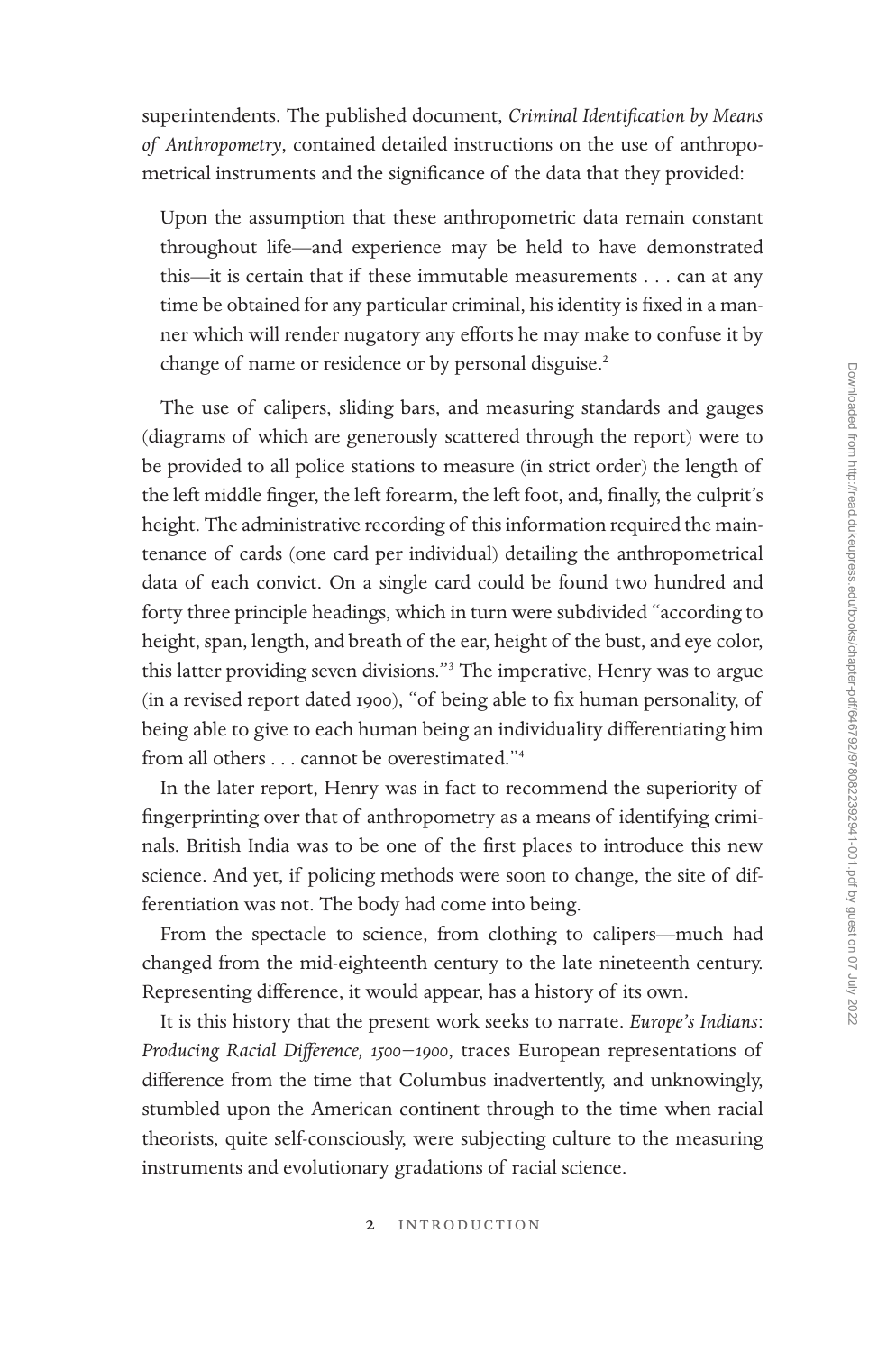Clearly, covering a history that spans some four hundred years in a single book would be too ambitious a task if my intention were to offer a detailed history of events and thinkers. This however, has not been my objective. Rather, this work seeks to account for the historical particularity of European representations of the New World and India by studying Renaissance, Classical Age (seventeenth-century and eighteenth-), and nineteenthcentury discourses on the non-West within what I describe as epistemic traditions. The central premise underwriting this work is that to speak of European knowledge is not to evoke a singular history (humanity's journey from superstition to science) but to identify historically bounded and historically contingent traditions of knowing. It is these traditions, I suggest, that mediated the ways in which Europeans saw, ordered, conceptualized, and lived in the world—traditions that provided the rules and logic of their reasoning and thus the grounds on which to recognize "truth" and distinguish it from the "irrational," "false," or "superstitious." It was these same traditions of reasoning through which European commentators identified, translated, and conceived of difference—difference as it was encountered in the wake of colonial expansion and conquest. It was not the singularity of Reason but historically particular forms of reasoning that framed European efforts to identify, contextualize, and translate the culturally unfamiliar.

Thus, the objective of this work is not limited to detailing the content of Renaissance, Classical, or nineteenth-century representations of the non-West. It aims to excavate the epistemic conditions that enabled the thinking of difference at different historical junctures. In so doing, a number of unquestioned assumptions underwriting the histories of European interaction with the colonial non-West come to be challenged.

The prevailing and pervasive presumption that European representations of difference have always already been mediated through the oppositional category of self–other is one such truism that can no longer be sustained. As I elaborate in the next chapter, contemporary scholarship has tended to presume that while European representations have changed historically they are nevertheless always filtered through the mutually exclusive categories of self and other. In other words, self and other exist as two transhistorical containers the contents of which may alter over time, but the form of their articulation remains constant: The Greek/barbarian is simply displaced by the Christian/pagan. While chapter 1 challenges this thesis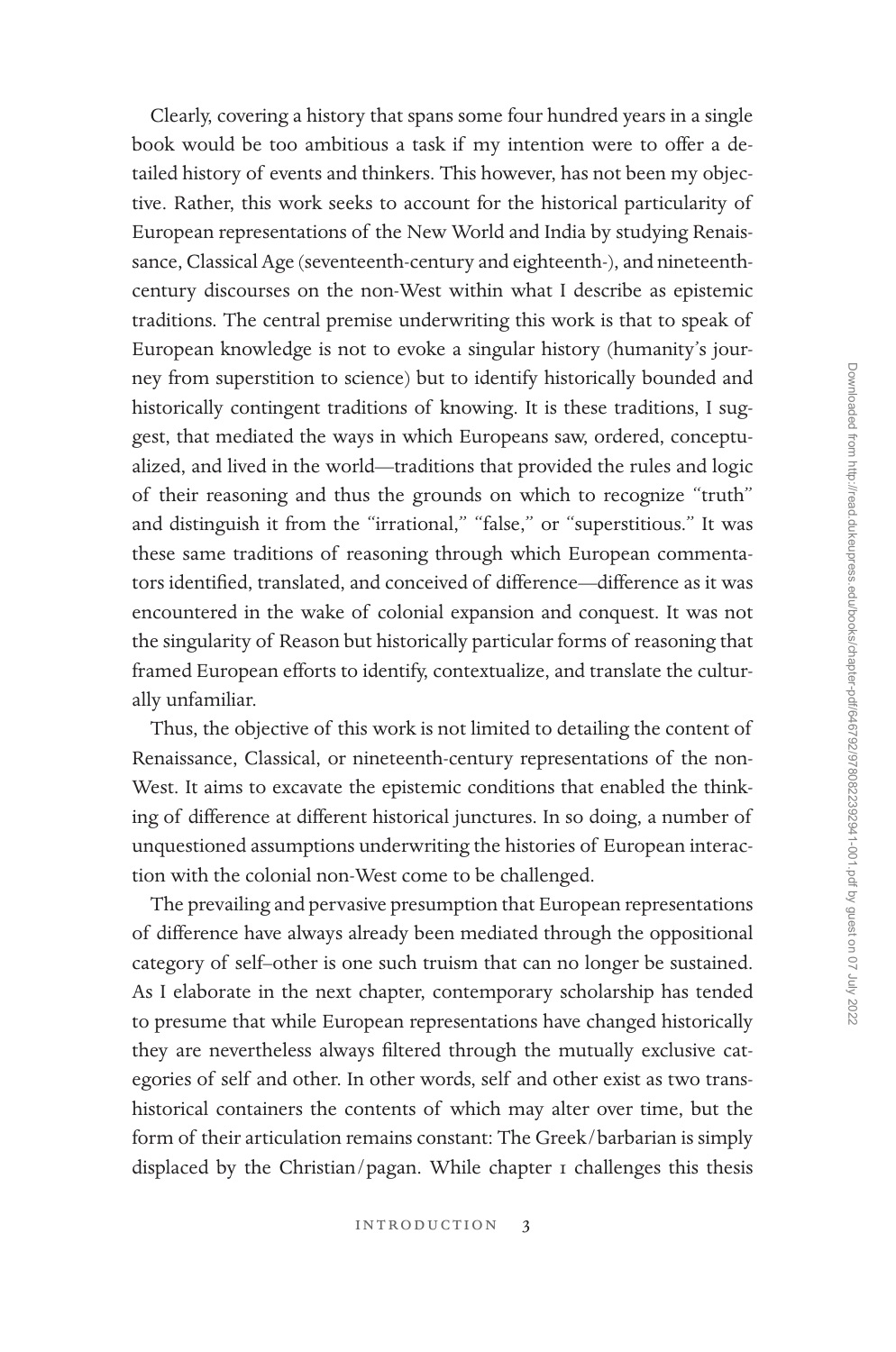directly, chapters I and 2 also offer alternative readings of European representations of the New World in the sixteenth century and in the Classical Age, respectively. Thus, in chapter 1 I argue that it was not otherness but similitude that underwrote Renaissance epistemology. It was not radical difference but commensurability mediated through the familiar that rendered the New World knowable. In the Classical Age, we can recognize a noticeable shift from the preceding centuries and yet again, otherness is not the medium through which the Americas are translated. Instead, the indigenous Americans are posited, in contradictory fashion, as both the model of universal reason, freedom, equality, and property-accumulating individuality and a deviation from these same universal norms. It is only in the nineteenth century (the historical backdrop of chapters 3 and 4) that the oppositional logic of self–other becomes a privileged medium through which difference is tabulated and classified.

Situating European representations of difference within the epistemic possibilities and constraints that produced them also reveals a very different interpretation of the historicity of race than traditional historical narratives currently permit. References to forms of "proto-racism" in antiquity, or the medieval preoccupation with "gens" (lineage), as well as the biblical tale of Ham (the exiled son of Noah who settled Africa), can be, and have been, read as reflective of racial thinking in the pre-modern period. To do so, however, risks imposing a particularly modern form of reasoning to bear on pre-modern and early modern traditions of thought.

Recent scholarship that has sought to defend the modernity of racial thought has been no less problematic. In identifying the emergence of racial discourse with evolutionary science, transatlantic slavery, New World conquest, nationalism, or colonialism, this literature has tended to obscure a more fundamental question: How did race become available to thought? Was it simply an outgrowth of colonialism, slavery, science, or colonialism, or is racial thinking itself reflective of and contingent on historically specific forms of reasoning? It is the latter thesis that I defend in chapter 4, arguing that to classify human difference in racial terms is only intelligible through, and necessarily reliant on, certain pre-existing epistemological conditions namely, the elevation of man as the sole bearer of knowledge and agency and the transformation of the body into a transparent and immutable object available for human representation. It is only within an epistemic con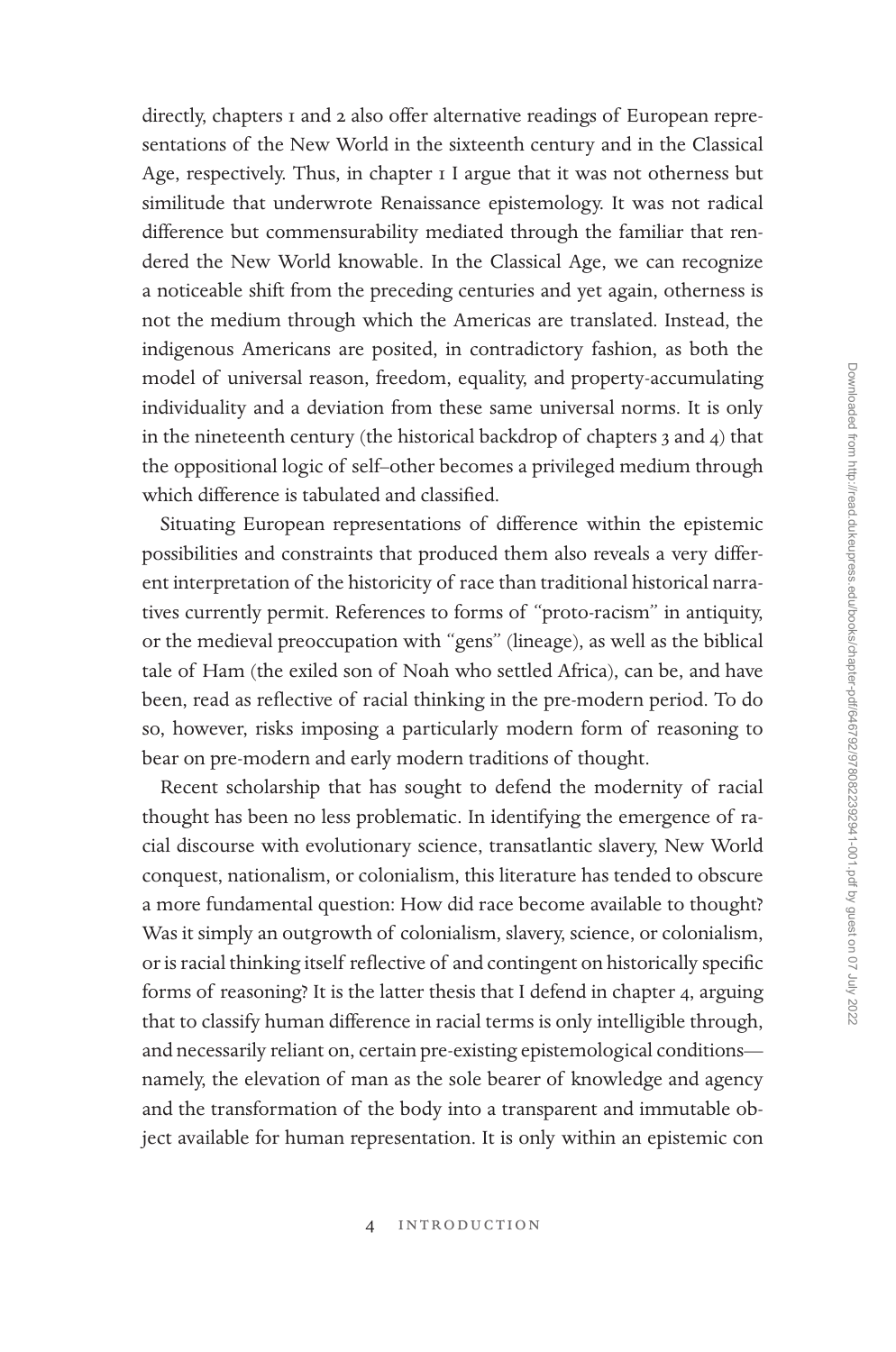text that permits the confluence of these two premises—man as subject in a world of objects rendered meaningful through representation—that race can find expression. A meteoric tour from late-medieval through nineteenthcentury representations of the body provides the groundwork for arguing, in chapter 4, that it is only in the context of modern (nineteenth-century) reasoning that race can and was appealed to as an organizing principle for cataloguing human difference.

But if, as I have suggested thus far, European representations of difference during the Renaissance, Classical Age, and nineteenth century were born of and contingent on particular traditions of reasoning, it is equally necessary to recognize that these very traditions were themselves informed by Europe's interaction with the colonial non-West. It is significant, as I argue in chapter 3, that the European fascination with history in the nineteenth century—including the vexed question of what precisely constituted the "historical"—was fashioned within a colonial context wherein History came to be identified with European genius. The denial of historical subjectivity, as a number of scholars on the New World have argued, was a feature of early European writings on the indigenous Americans.<sup>5</sup> In contrast, however, India in the early years of its colonization was presumed to have a past stretching back to the ancient Greeks. By the middle of the nineteenth century, celebrations of India's antiquity had all but ceased. Against European history we confront Indian tradition; against progress through and in time, we encounter native lethargy and unreflective custom. Thus, while the historical etymology of both history and tradition long prefigured the modern, their usage and meaning were thoroughly reconfigured through the colonial prism.

It was this very appeal to historical progress posited against "tradition" that enabled nineteenth-century European philosophers and historians to privilege Europe as the birthplace of a new, superior form of selfhood: the autonomous, individuated, and individualized subject. The European individual stood in sharp contrast to the collective identities that characterized the non-West, beholden as the natives were to tribal, religious, caste, and familial affiliations. And yet, as I argue in chapter 2, it is a little observed fact that the exalted free, equal, rational individual so celebrated in liberal thought and so central to early contractarian philosophy was located in a New World state of nature wherein the indigenous American could be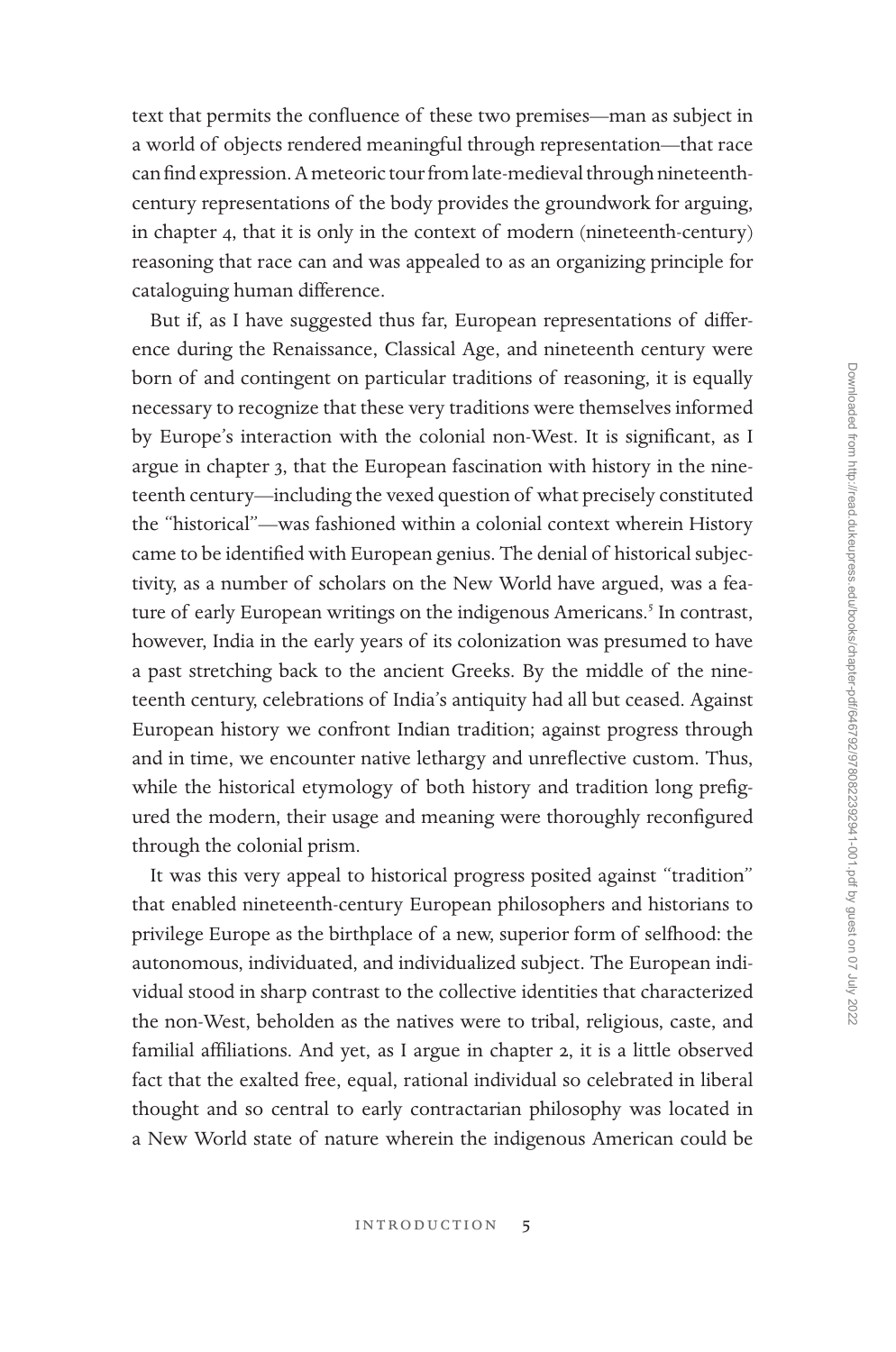encountered in his alternating and conflicting role as both the archetype of and contrastive foil against the self-interested, self-regulating, rational individual.

The dual concern with situating European representations of difference within the multiplicity and historicity of colonially configured traditions of reasoning positions this work at the nexus of two bodies of literature that can broadly (though not always precisely) be identified as postmodern and postcolonial histories.

The first of this literature includes an eclectic body of work that nevertheless shares a methodological affinity: the writing of histories that do not presume historical continuity. The influence of Michel Foucault looms large in this project, but the works of Thomas Kuhn, Ian Hacking, and Arnold Davidson has equally influenced my thinking.<sup>6</sup> The value of this scholarship lies in its effort to produce histories of European thought and practice that recognize such histories to be fractured, nonlinear, and resistant to totalizing and monolithic narratives of progress. In different ways these scholars have sought to locate "thought" within the episteme (Foucault), paradigm (Kuhn), or style of reasoning (Hacking and Davidson) of a given period that made such thought possible. For this reason, such histories are less concerned with the works of individual thinkers or with narratives of cause and effect than they are with the question of possibilities: What conditions made it possible for particular sets of statements to be grouped together, to be rendered as knowledge, and to be constituted as truth in one historical moment—and not in another?

Underwriting such questions is the recognition on the part of these scholars that pre-modern knowledge did not consist of chaotic, incoherent, random, or arbitrary statements. Pre-modern knowledge, in other words, was not bereft of an internal logic for assessing truth and falseness. Rather, the Renaissance and the Classical period, no less than the nineteenth century, possessed a highly elaborate and cogent system of rules and norms that constituted the foundations of their knowledge production. Thus, Thomas Kuhn argued that the more carefully one studies "say Aristotelian dynamics, phlogistic chemistry, or caloric thermodynamics," the more evident it becomes "that those once current views of nature were, as a whole, neither less scientific nor more the product of human idiosyncrasy than those current today."7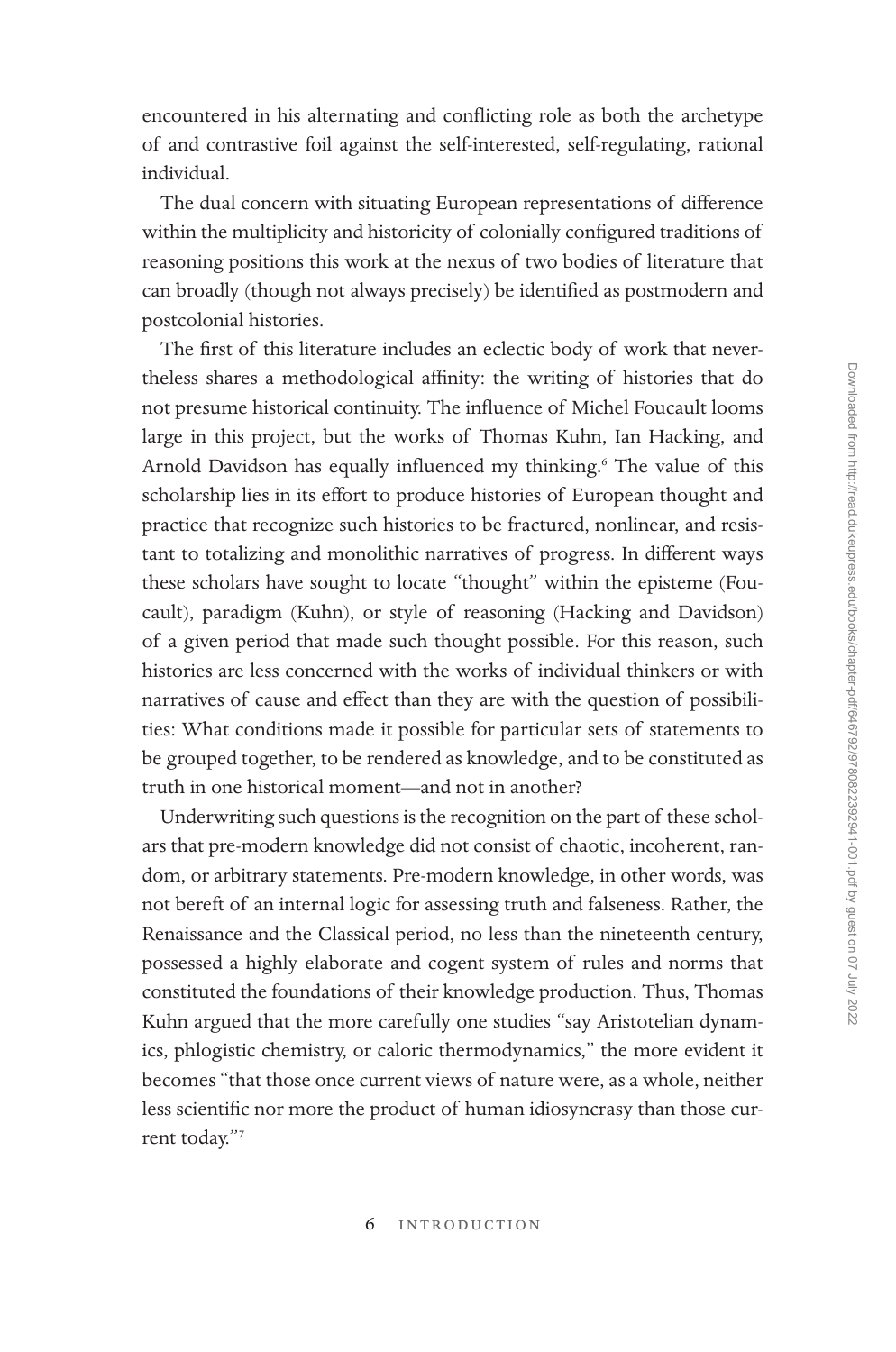In a similar vein, Foucault's use of the term "episteme" also works to privilege the historical contingency and historical specificity of knowledge production. Where Foucault's episteme differs from Kuhn's paradigm is in the expansiveness of the term: the fact that an episteme speaks beyond the confines of specific scientific traditions to encompass the entire edifice that produces and sustains truth claims in a given historical period. An episteme, Foucault has argued, is a means of organizing "in a coherent way an entire region of empirical knowledge."8 The episteme of a given period may not necessarily be recognized or known by its contemporaries, but it finds expression through the repeated appeal of a shared set of rules across widely divergent disciplines or fields of study. Thus, in *The Order of Things,* Foucault traces the historical specificity of Renaissance, Classical, and nineteenth-century studies of language, life, and exchange by excavating the epistemic foundations that rendered these seemingly disparate areas of study commensurable and intelligible to the contemporaries of a given age. In other words, knowledge production, irrespective of the field of inquiry, was recognized as knowledge, was recognized as truth, within the possibilities and constraints of a specific epistemic tradition.

It is this same effort at excavating the rules and unconscious logic at work in the production of truth claims that informs Arnold Davidson's and Ian Hacking's concept of "style." Borrowed from art history, Davidson's and Hacking's respective appeal to "styles of reasoning" is a recognition that Reason, far from being singular and trans-historical, is multiple and historically contingent. Accordingly, Hacking relativizes truth by historicizing the logic by which we arrive at truth—or, to put it in his words, the "propositions to which we reason get their sense only from the method of reasoning employed." In other words, as Davidson elaborates, "Different styles of reasoning . . . determine what statements are possible candidates of truthand-falsehood."9 Thus, while Renaissance truth statements may appear to the modern reader as so many superstitions, a familiarity with Renaissance styles of reasoning would reveal a "systemacticity, structure and identity," "a well defined regularity" that corresponds to rules and norms from which Renaissance statements of truth-and-falsity derive their intelligibility.<sup>10</sup>

Adding to an already overcrowded lexicon of terms, Hacking's and Davidson's appeal to style as a methodological tool for tracing the histories of reasoning is nevertheless a valuable contribution to the existing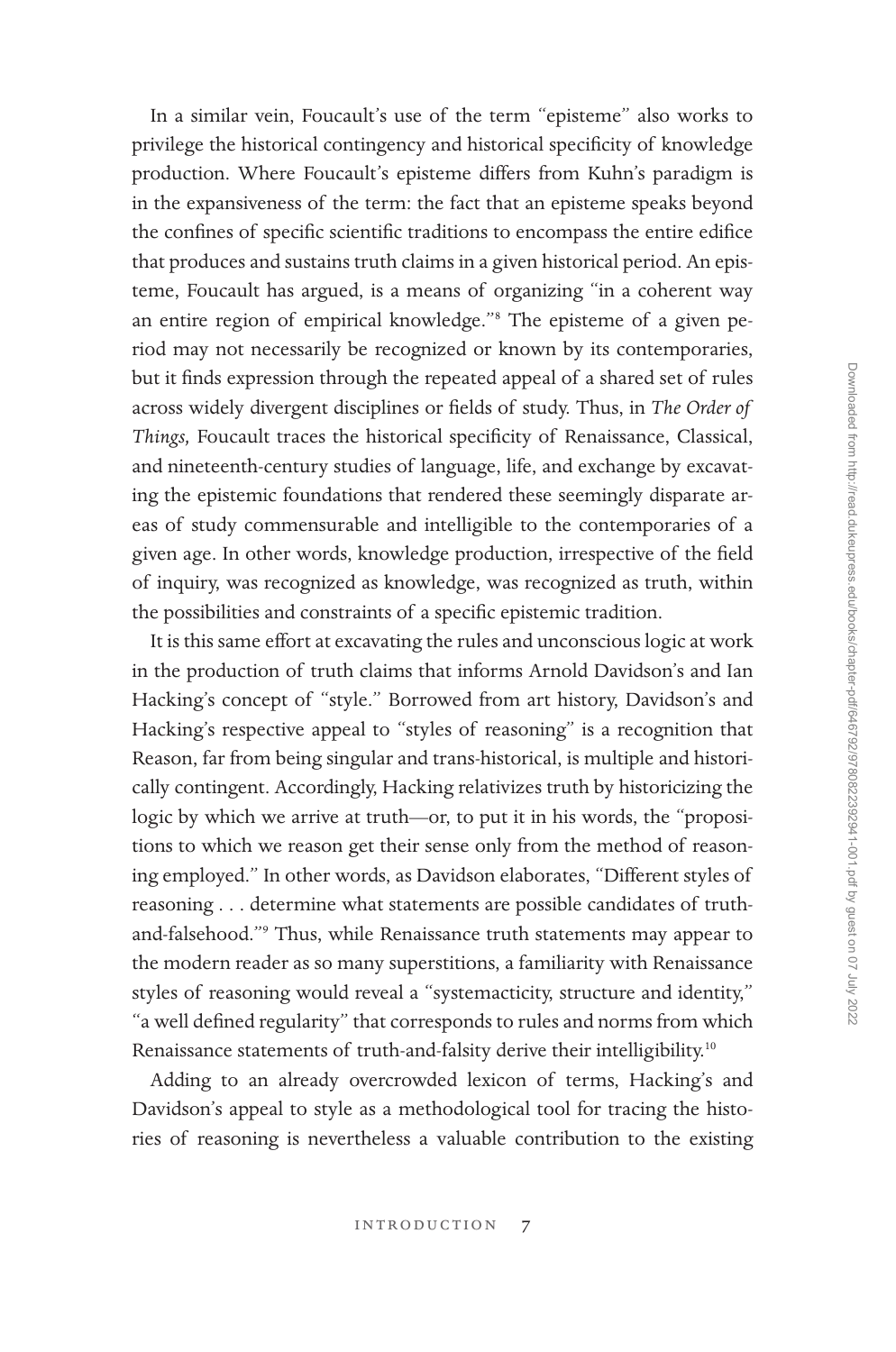literature. This is so because Hacking's and Davidson's work brings to the fore the necessity of studying concepts as a means for gauging larger epistemological shifts. The emphasis here is not on tracing the etymology of a word so much as in recognizing that the presence or absence of a concept its disappearance from the lexicon, its sudden emergence into language, or its radically different renderings over different historical periods—is illuminating precisely because all these permutations offer a point of entry into particular styles of reasoning.

Ultimately, for all the differences that might distinguish their scholarship, there is a certain shared emphasis in the works of Kuhn, Foucault, Hacking, and Davidson that can be identified and summarized in two parts. First, the histories explored by these scholars—scientific traditions (Kuhn), knowledge formation (Foucault), statistics (Hacking), and psychiatry (Davidson)—lay stress on the fact that pre-modern knowledges, like modern knowledge regimes, contained an internal logic, an intelligibility born out of particular knowledge traditions that grounded thought within well-governed and regulated systems of reasoning. Out of this first thesis we recognize a second—namely, that if different historical periods were governed by different paradigms, episteme, or styles of reasoning that are often not intelligible to those outside its logic, then the history being written by contemporary historians influenced by Kuhn, Foucault, Hacking, and Davidson will not necessarily correspond to a traditional historiography, reliant as it is on presumptions of progress, incremental development, or individual agents. And indeed, the historical scholarship produced by Kuhn, Foucault, Hacking and Davidson has, at least in some instances, laid emphasis on the discontinuity of European history (the emergence of new styles of reasoning, epistemic frames, or paradigms), the grouping of old concepts or statements in radically different ways, the incommensurability between different bodies of knowledge—revealing in the process how meta-histories of "European thought" can simply not sustain the overarching unity the classification seems to promise.

The enormous value of this scholarship, however, should not obscure one of its chief weaknesses—namely, its failure to recognize and engage with the mutually constitutive relationship between European knowledges and colonial expansion. In so saying, I am not demanding that scholars of European history re-train, for example, as scholars of India, but that to write of European thought in the Renaissance, Classical Age, or nineteenth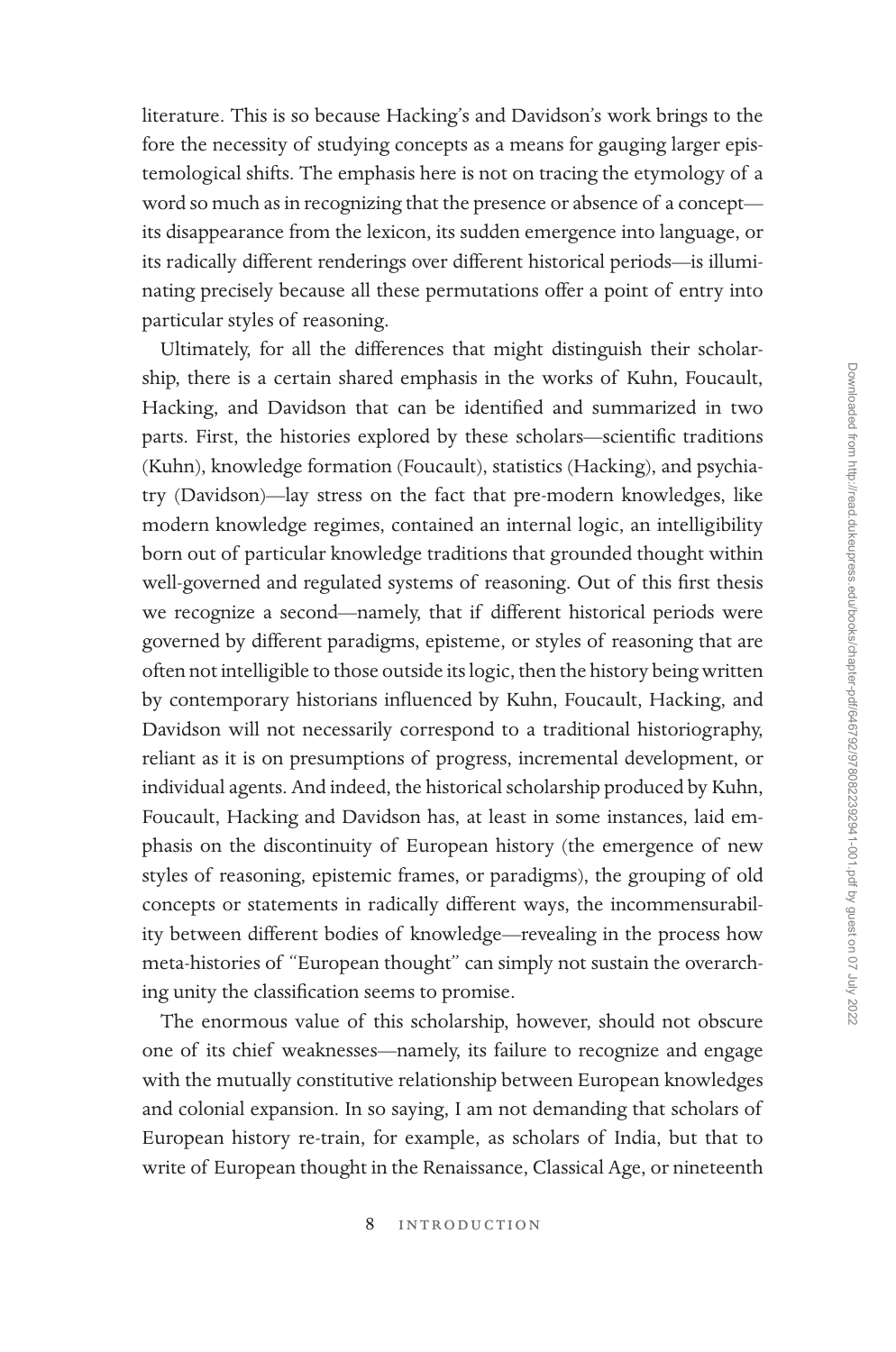century without any recognition of the extent to which colonial expansion may have informed such thought detracts from, and simplifies, the history being written. Herein lies the significance of the other body of scholarship I alluded to earlier—what can loosely be identified as "postcolonial" theory.

A fundamental tension exists between these otherwise sympathetic bodies of scholarship. I say sympathetic because at one level postcolonialism has benefited from the debunking of European meta-histories that posit European history as an inevitable and natural outgrowth of historical development—a development that traditionally has been lauded as a tribute to European genius while simultaneously offered up as a universal promise available for emulation by others. Recognizing the particularity of European thought and thereby challenging its universalist pretensions has been a central theme of much postcolonial scholarship. But such scholarship has not simply been reactive. Rather, postcolonial scholarship has proved to be a necessary corrective to Europe-centered histories in two crucial ways.

First, it has alerted us to the extent to which European thought has been profoundly shaped by the fact of colonial interaction and colonial subjugation. Thus, Anne McClintock's work has helped to complicate feminist histories of patriarchy, gender, and domesticity by tightly interweaving European discourses of gender with imperial rule and racial representations.11 In a similar vein, Ann Laura Stoler has offered a critical rethinking of Foucault's *The History of Sexuality* by detailing the extent to which European discourses on sexuality were configured and constituted through reference to colonized and racialized bodies.<sup>12</sup> Enrique Florescano has discussed the ways in which early Spanish colonists reconfigured their understanding of history with reference to the geography and peoples of the New World.13 And yet other scholars have interrogated the colonially implicated history of an imperial discourse organized around seemingly benign concepts such as "culture" or "tradition," revealing a history thoroughly immersed within, and born out of, colonial relations.<sup>14</sup>

But if one intervention of postcolonial scholarship has been to detail the extent to which colonialism is implicated in European discourses and knowledge production, the second significant contribution lies in its recognition that non-Western knowledges may be resistant to, or incompatible with, Western categories of thought. In so arguing, postcolonial scholars are not engaging in a crude relativism—their concern is not to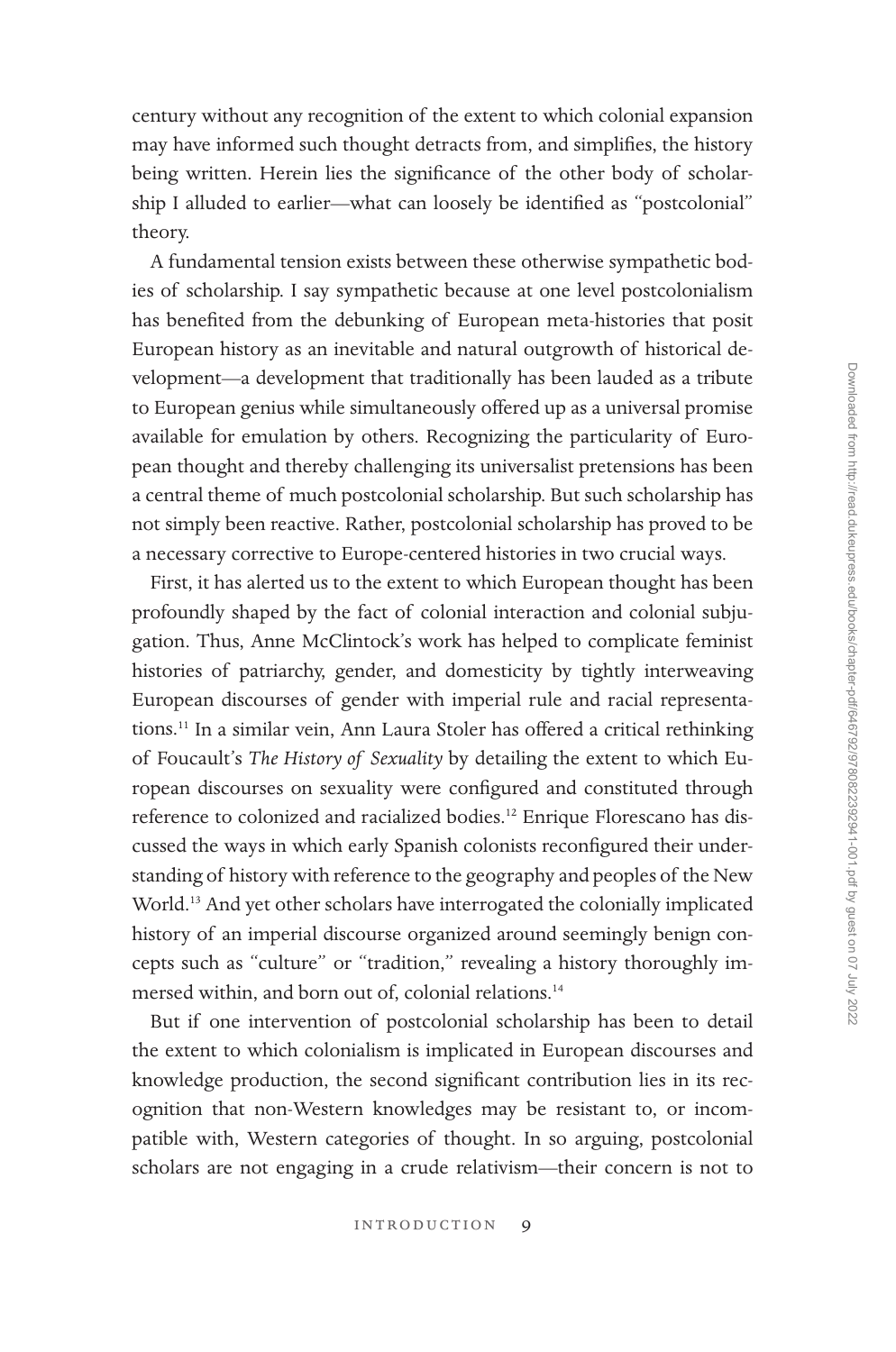defend the "traditions" of other "cultures." Rather, the objective of at least some postcolonial scholarship has been to interrogate and dismantle the presumed universalism and neutrality of the categories through which Western knowledge has been constituted. The contention of many postcolonial scholars has been that using concepts such as "tradition," "culture," or "religion" necessarily distorts (because it reconfigures within Western categories) the multiplicity of ways in which the world has been lived, experienced, conceptualized, and articulated.

Thus, the works of Enrique Florescano and Serge Gruzinski offer detailed accounts of the complex cosmologies that framed the worlds of indigenous Americans at the time of conquest.<sup>15</sup> Their works trace the hybrid and entangled ways in which indigenous cultures were both incorporated within and transformative of colonial thought and settlement. In the context of India, Ashis Nandy and Dipesh Chakrabathy's critiques of historiography go beyond the more familiar criticism that the non-West has been traditionally constituted as a-historical.<sup>16</sup> Nandy's and Chakrabarthy's intervention is less a plea for historical inclusion than an argument for particularizing "history," for recognizing in "history" a particular relationship to time that was not and is not universally shared. In a similar vein, Sanjay Seth's book *Subject Lessons*, while ostensibly about education debates in colonial India,<sup>17</sup> is concerned less with the colonial content of such education or with the often disparaging British commentary regarding Britain's colonial subjects. Rather, the emphasis of the work is on how knowledge as it was rendered in nineteenth-century European thought necessarily presumed on particular types of subjects. In other words, it is the cultural and historical neutrality presumed in Western understandings of knowledge and subjectivity that are the objects of Seth's critique.

Postcolonial histories therefore should not be confused with liberal discourses of tolerance. Postcolonial history does not demand the recognition of difference so much as it challenges the knowledge structures through which difference traditionally has been accorded recognition. For this reason, an integral part of postcolonial scholarship has involved not only unpacking the particularity that underwrites European knowledge but also exploring the radically different cosmologies and knowledge systems that have enabled and framed radically different ways of being in the world. Detailing the multiplicity of ways in which people have lived, related to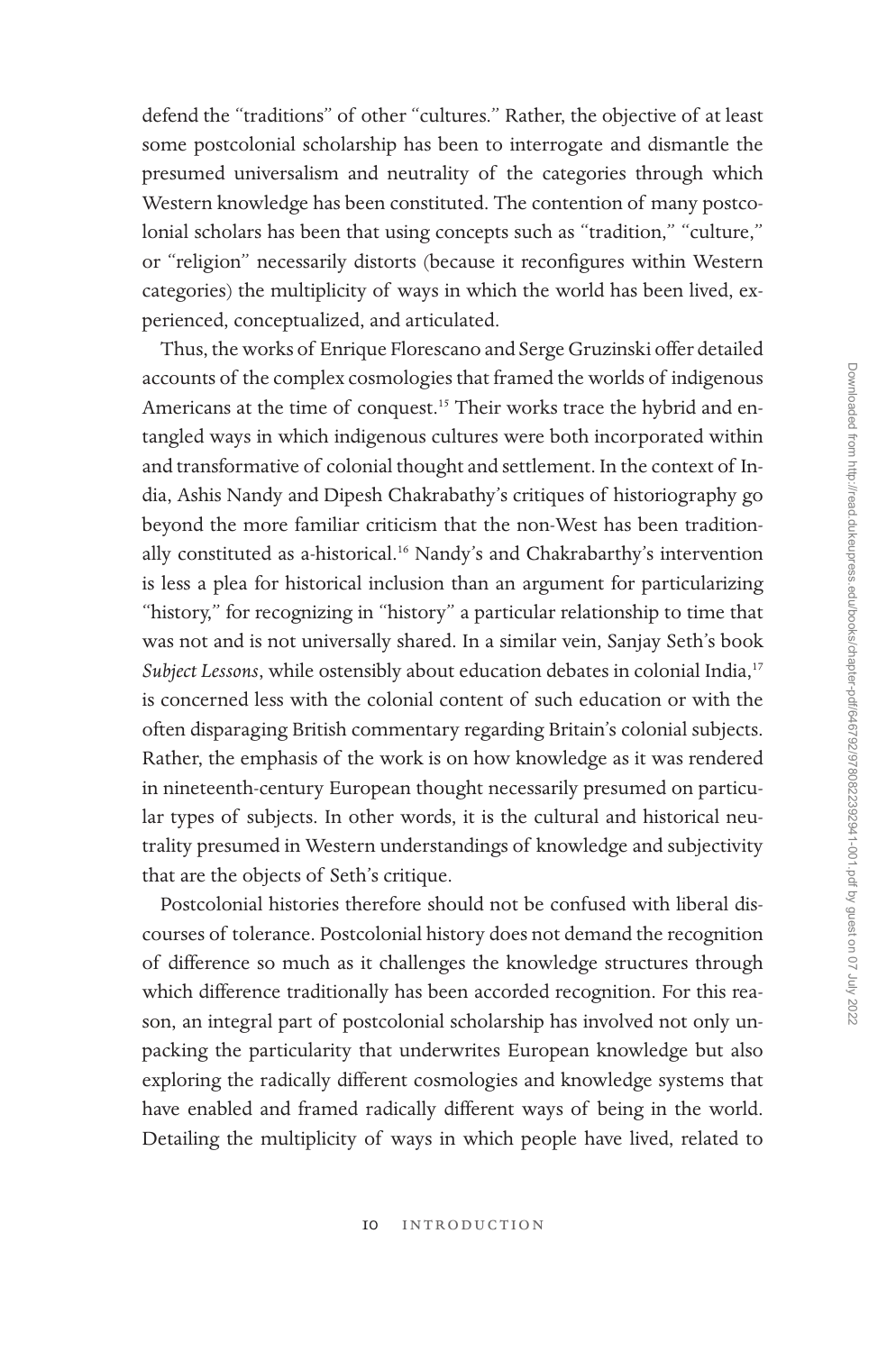their gods, ordered their world, and rendered it meaningful is thus a crucial feature of much postcolonial literature.

Yet my own intellectual allegiance to this scholarly enterprise is somewhat qualified by the fact that, in their efforts to critique colonial discourse or to detail the particularity of non-Western knowledges, postcolonial scholars have at times been guilty of reproducing the meta-Europe that historians such as Foucault have sought to challenge—a Europe that is epistemologically uniform, historically linear, and conceptually monolithic. In other words, if the strength of postcolonial scholarship resides in its efforts to retrieve and foreground the rich, multifarious, and colonially subordinated forms of knowledge and types of reasoning produced by societies outside the West, the effort to produce such histories sometimes inadvertently presumed as its opposition the trans-historicity of Europe itself. What effectively gets erased is the critical work of scholars of European history who have done much to alert us to the particularity, contingency, and fractured nature of European knowledge. Edward Said's effort to trace the genealogy of Orientalism from the ancient Greeks to the twentieth-century North American academy is an exaggerated example of the intellectual pitfalls of such scholarship.

It is the tension between these two bodies of scholarship wherein my own work lies. This work first emerged out of a simple question: If, following Foucault, knowledge as it was constituted in the Renaissance, Classical Age, and nineteenth century relied for its coherence, intelligibility, and (following Hacking and Davidson) ability to discern truth and falsity within the restraints of historically located epistemic traditions, then what implication did this have for European representations of the non-West?

As is usually the case, this initial question quickly provoked another: To what extent was knowledge constituted within the epistemic particularity of European history born out of, and informed by, Europe's relationship with a world outside its borders?

It was out of these initial questions that *Europe's Indians* eventually took shape. My concern in this work is, thus, twofold. The first is to trace representations of difference from the late fifteenth century to the late nineteenth century while recognizing that such representations were beholden to specific historical contexts that belie our efforts to read continuity from one historical age to the next. In other words, my objective in this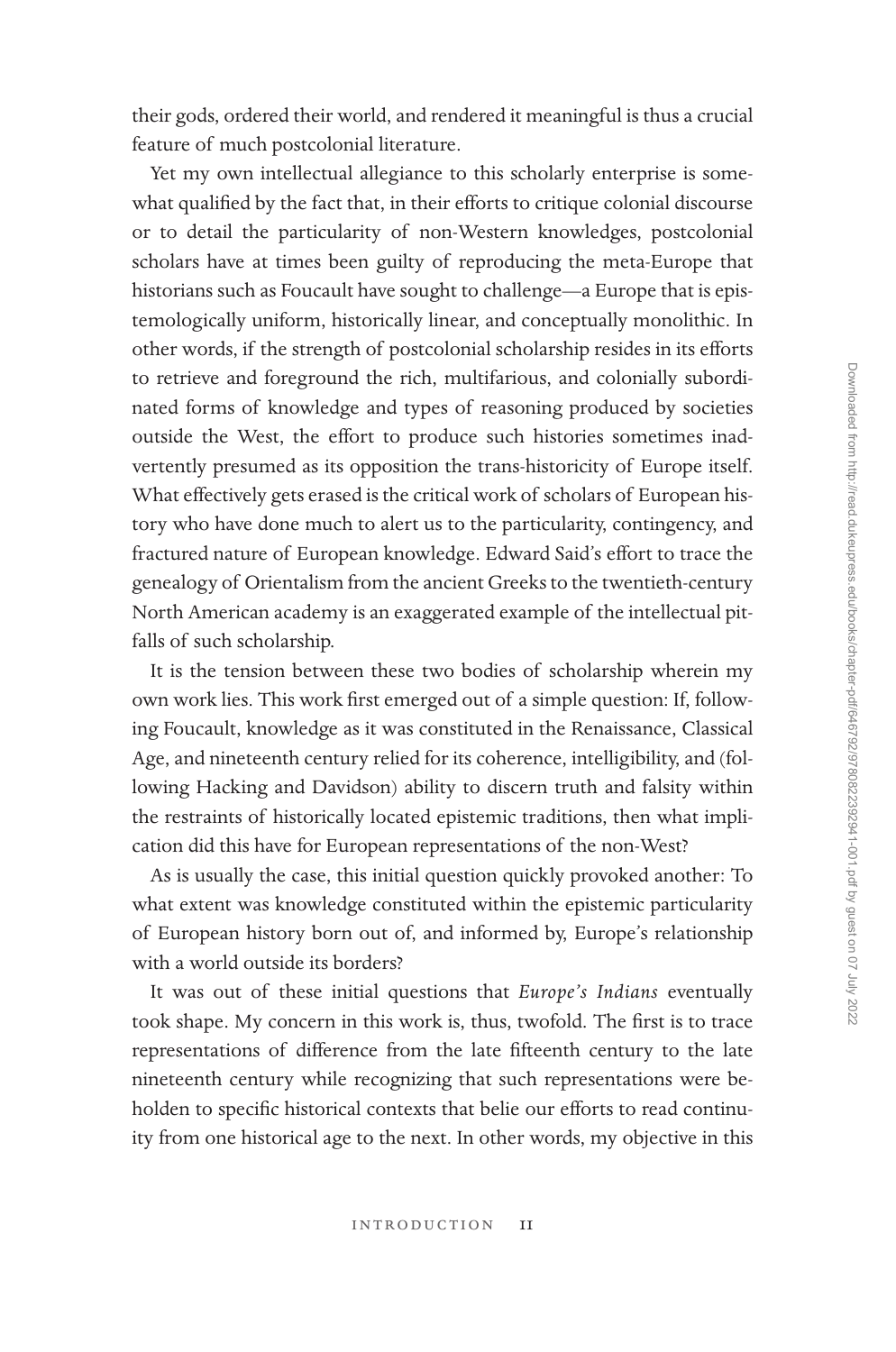work is not simply to catalogue European representations of the non-West but also to map the conditions of possibility that enabled and constrained these representations. Colonialism, not surprisingly, emerged as a crucial "condition" in the history being narrated. Thus, a second, interrelated concern of this work has been to emphasize the extent to which European regimes of knowledge were not hermetically sealed from, or indifferent to, corresponding histories of colonial expansion and colonial interaction.

These dual themes, which offer a unifying structure to the book, are explored in each chapter through reference to very different literatures and via unconventional routes. Most notably, this work traces the historical shifts in European forms of reasoning and, thus, European representations of difference with reference to two specific colonial sites: the New World and India. Both the New World and India were malleable (albeit in different ways) to accentuating the historical faces of European representations of difference over the four hundred years that this work covers. Moreover, in tracing European representations of the Americas and India, it becomes possible to recognize the heterogeneity of European discourses of difference; that the "non-West" was not conceptualized by travelers, philosophers, or colonialists as a homogenous, monolithic site of uniform difference.

While the existence of Africa, like that of India, was known to Renaissance Europe, the very "newness" of the American continent permitted a rare insight into fifteenth-century and sixteenth-century forms of reasoning. More specifically, it dramatized the fact that confronting the "newness" of the New World did not shake the foundations of Renaissance epistemology. Rather, the Americas were simply woven into the lining of existing knowledge. The subsequent reinterpretation of the New World as a state of nature in the writing of Thomas Hobbes, John Locke, and Jean-Jacques Rousseau, as well as their respective efforts to read in the indigenous Americans the example par excellence of man in his natural state, offered similarly rich possibilities for exploring the epistemological terrain of Classical thought.

In a similar vein, but for very different reasons, India also possessed a specificity that was particularly revealing of European representations of difference. Most notably, the mythological status that India had long possessed (while true of China, Egypt, and Persia, as well) was exemplified by the privilege accorded to Sanskrit in the late eighteenth century and early nineteenth century. The discovery of a linguistic affinity between Sanskrit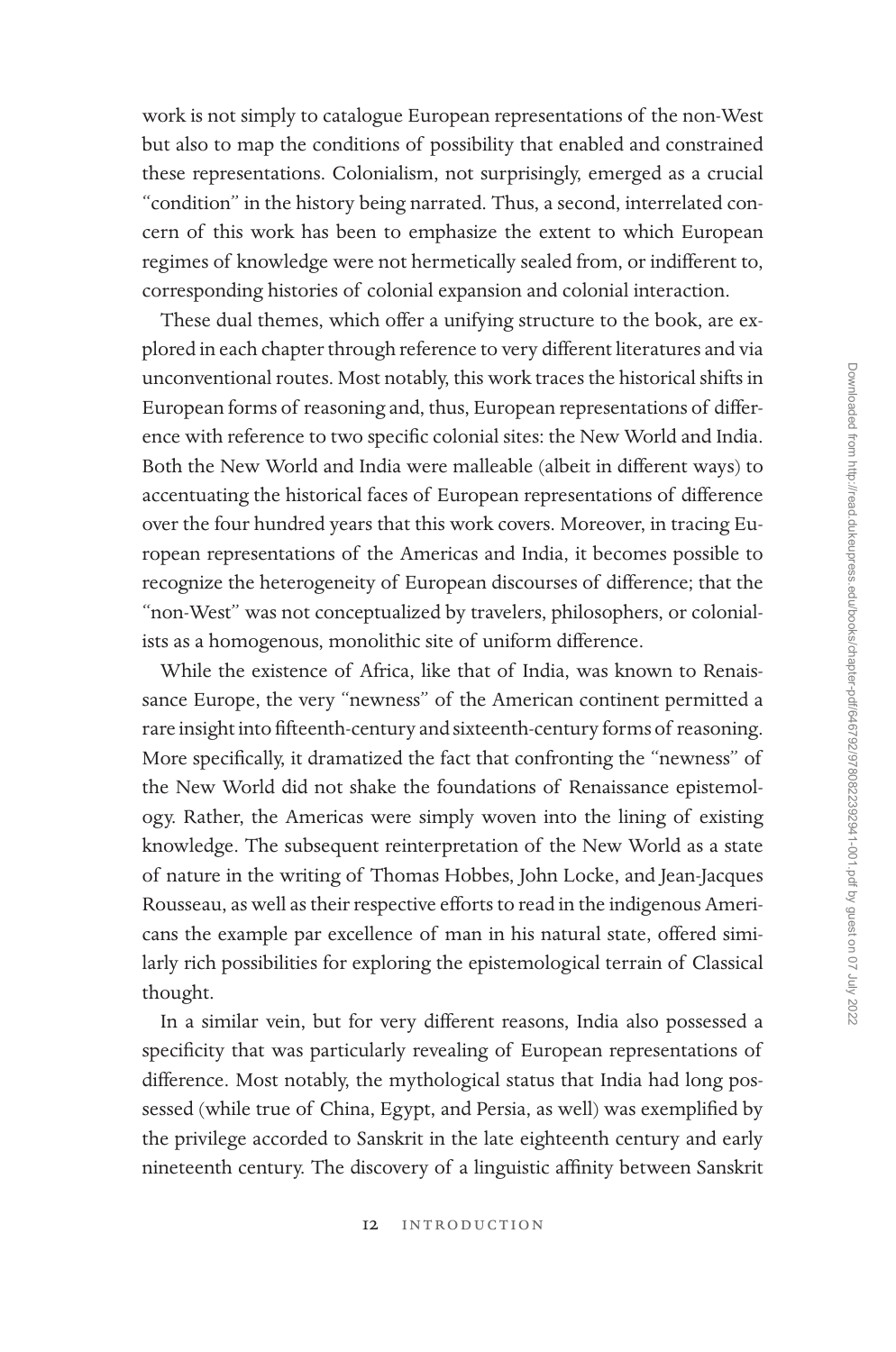and ancient Greek and Latin heralded not only a "discovery" of ancient Sanskrit literature but facilitated the contentious debates concerning the definitional contours of history and tradition. Precisely because of the earlier colonial fascination with Sanskrit and philology, the shift away from textual studies of ancient scriptural sources to anthropological studies of contemporary communities is most dramatically played out in the context of nineteenth-century British India. If India was crucial to European formulations of history in the early and mid-nineteenth century, it was also central in late-nineteenth-century debates concerning race, criminality, and policing: Anthropology rather than philology became the privileged discipline aiding colonial knowledge production. India, in short, became the experimental laboratory for the emerging technologies of criminal identification. Indeed, it is in India that fingerprinting was first introduced.

If the coupling of the New World and India in a single work is unconventional, so, too, is the history this work seeks to narrate. For in insisting that European discourses on the non-West were produced within particular traditions of knowledge, it became necessary to resist the temptation to narrate European representations of difference within a developmental history. Thus, through exploring the multiple representations of difference produced out of the epistemic particularity of the Renaissance, the early modern period, and the nineteenth century, a space was opened up to pursue questions that a more traditional historical method might not be equipped to ask—for example, what permitted certain representations of difference to be articulated as truth claims at one point in history and not in another? Did different periods in history presume on different subjectivities? If so, what relevance, if any, did subjectivity have on the nature of the knowledge produced? When did the body become an object of knowledge? What does it mean for questions of diversity if God, demons, witches, angels, and monsters are accorded volition and agency? What does it mean for our understanding of Man if he is not privileged as the sole source of knowledge and agency? Why did some of the most respected scientists of the nineteenth century adhere to what we can only regard today as the "pseudo-science" of racial biology? What did it mean for Classical conceptions of the individual when the free, equal, rational individual was identified with the New World Indians? To what extent was nineteenth-century historicism shaped by nineteenth-century discourses on "native traditions"? How did historicism reconfigure the historically resilient concept of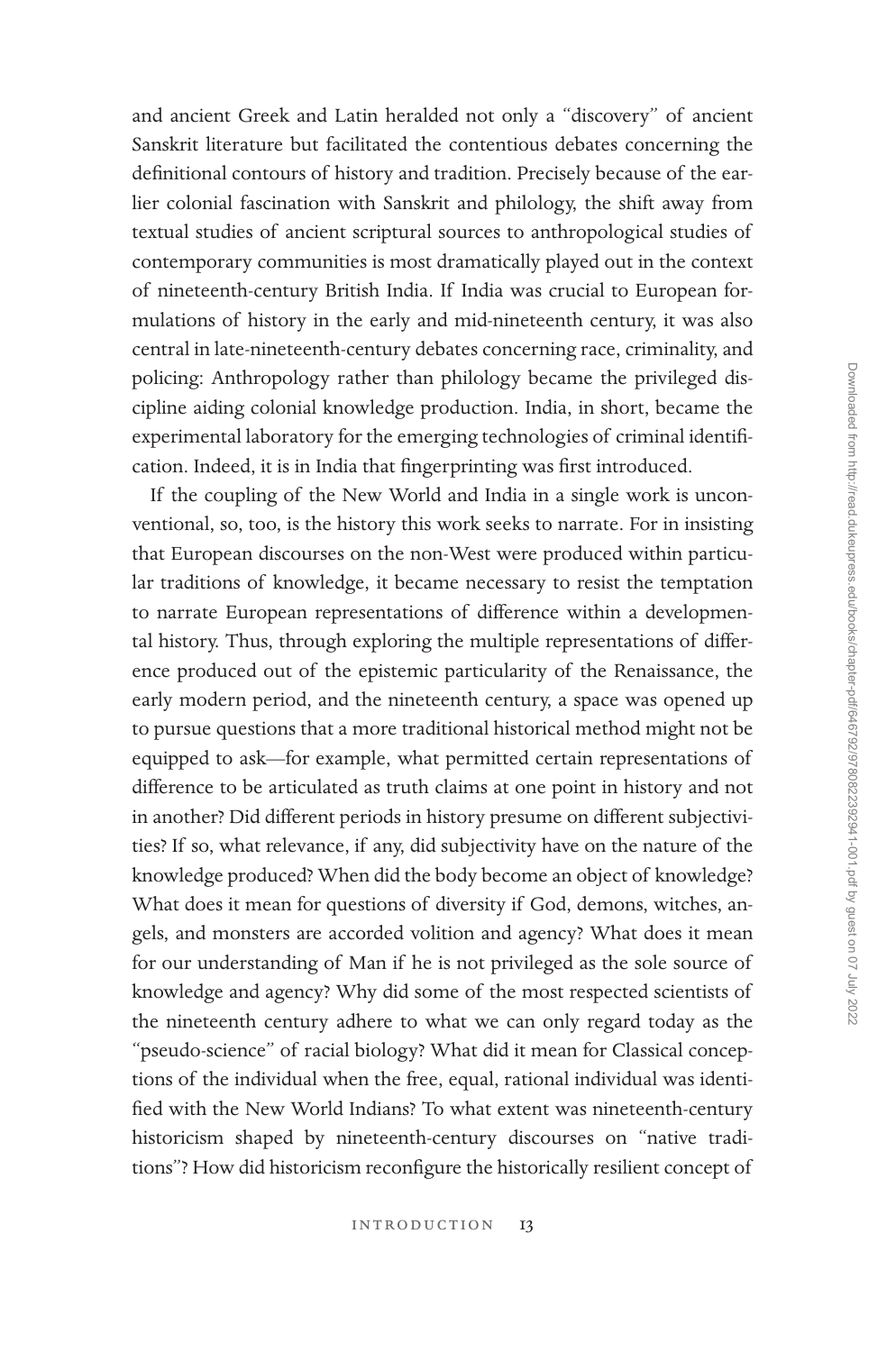savagery? Was the conquest of the New World a precursor to racial discourse? What are the correlations between physiological fixity, policing technologies, and the introduction of fingerprinting in British India?

These questions, like the commentary thus far, provide a very general survey of the concerns that preoccupy this work. I now turn to a more detailed discussion of the individual chapters.

Chapter 1 questions the historical efficacy of evoking self–other as the defining matrix through which difference has been represented throughout European history. Engaging briefly with contemporary works on this subject, I go on to argue that interpreting early European contact with the New World in terms of self–other—where Europe marks the self and the indigenous American is the site of otherness—is problematic if for no other reason than it is difficult to discern either a European self-identity in the Renaissance or the production of a discourse about the "native."

This chapter argues that Renaissance knowledge formation was not articulated through oppositional narratives, but was governed by the logic of similitude. In so saying, I am appropriating and extending Foucault's study of Renaissance epistemology to better understand and contextualize early European representations of the New World.<sup>18</sup> I suggest that the New World was rendered into a very old world, because it was enveloped into a pre-existing world—one malleable to commensurability through reference to ancient texts, biblical Scriptures, and popular travel stories.

Chapter 2 is also concerned with European representations of the New World, but with the focus turned toward the seventeenth century and eighteenth century. Through the social-contractarian writings of Thomas Hobbes, John Locke, and Jean-Jacques Rousseau, it is possible to dramatize the disjuncture between Renaissance and seventeenth-century and eighteenth-century epistemologies. Having left a world where the hand of God is always present, where society is divinely ordained, circumscribed, and predetermined by His Will, we enter the Age of Man. In evoking the writings of Hobbes, Locke, and Rousseau, I am not suggesting that their works represent building blocks in the gradual cementing of liberal ideals. Rather, their writings provide, through the bounded world of the text, an insight into the larger epistemological terrain of the seventeenth century and eighteenth century. What we encounter in the works of Hobbes, Locke, and Rousseau is the gradual ascendance of Man as the architect of order, the author of meaning, and the agent of history. Man in this context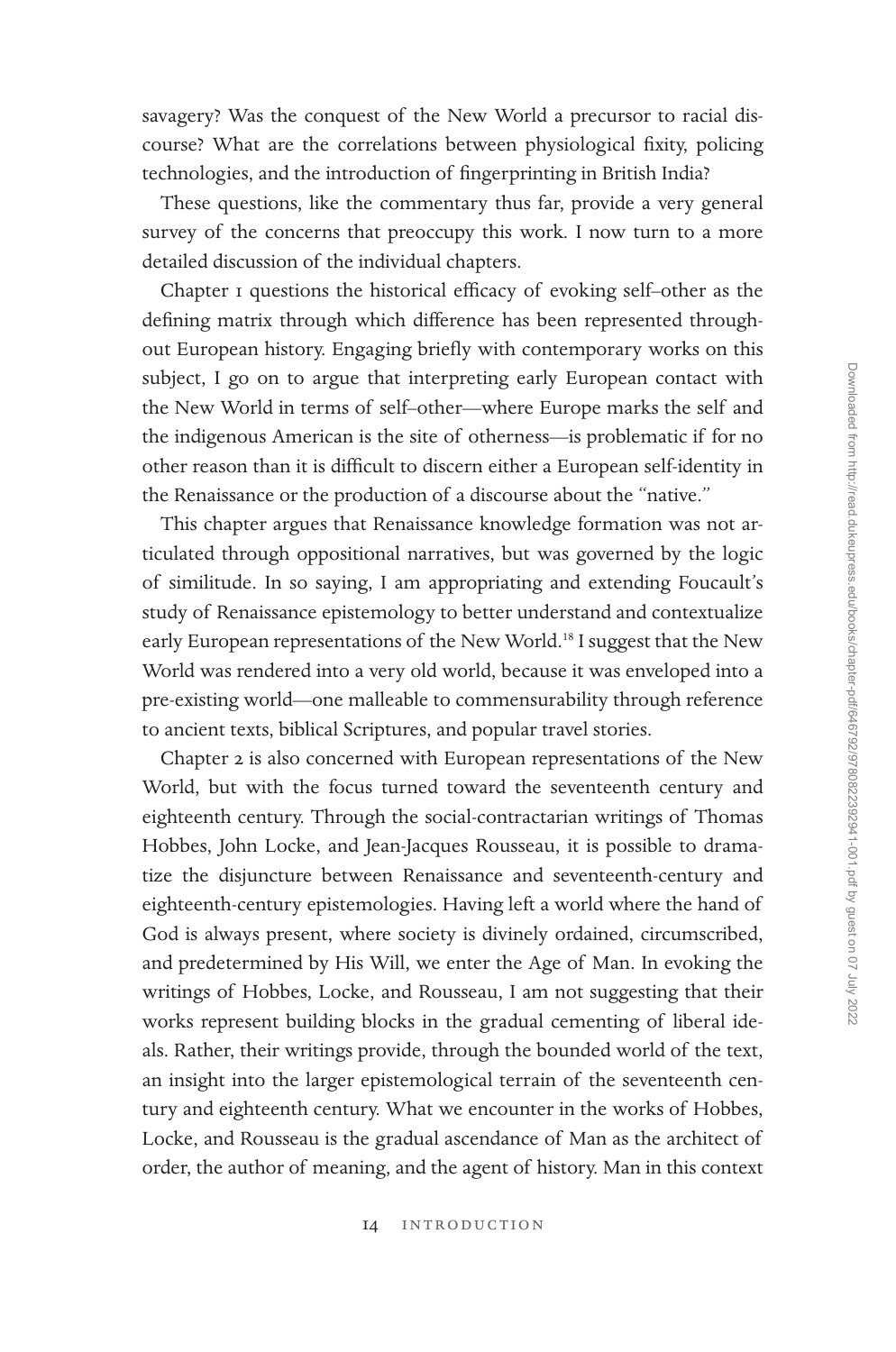is constituted as a free, equal, and rational individual who is first encountered in a state of nature significantly located on the distant shores of the New World. This individual is no less than the Indian himself.

In other words, the individual in the imagination of Hobbes, Locke, and Rousseau is personified through the figure of the indigenous American. This relationship between colonial contact and the emergence of discourses around individuality not only complicates existing literature on the history of the "individual" by insisting on the relevance of colonialism in the making of European individual subjectivity,<sup>19</sup> but it also works to elucidate one of the defining features of seventeenth-century and eighteenth-century epistemology. For I argue that through the organizing principle of the universal individual, difference comes to be constituted as the "exception." It is a deviation from a norm, a deviation that finds expression through irrationality in Locke or degeneracy in Rousseau. But what is notable in the work of all three contractarians is that, even though the New World is constituted as a state of nature, this fact does not transform the indigenous American into an object to be studied. He is an archetype of universality (the free, equal, rational individual) or exceptionality (the irrational, familial miscreant), but he is not a figure invested with any historical, cultural, or racial particularity.

This ceases to be true in the nineteenth century—the focus of chapter 3. This chapter traces the shift from, and differences between, the universal histories produced in the seventeenth century and eighteenth century and the emergence of history as a disciplinary science in the nineteenth century. Among the many characteristics that distinguish nineteenth-century thought is the emergence of and emphasis placed on historicism. The principle of universality that underwrote Classical thinking comes to be complicated with a newfound concern for identifying particularity—most notably, in the context of history and culture. Where I complicate this familiar narrative is in arguing that a history of historical thought within Europe cannot be narrated solely with reference to Europe. Exploring this argument through European representations of colonial India, it becomes possible to trace a gradual distinction emerging, over the course of the nineteenth century, between two "types" of subjects—historical actors and traditional peoples, where the former denotes agency and consciousness, and the latter denotes habitual, unreflective practices. Through tracing this distinction, mapped over Europe and its colonies, it becomes possible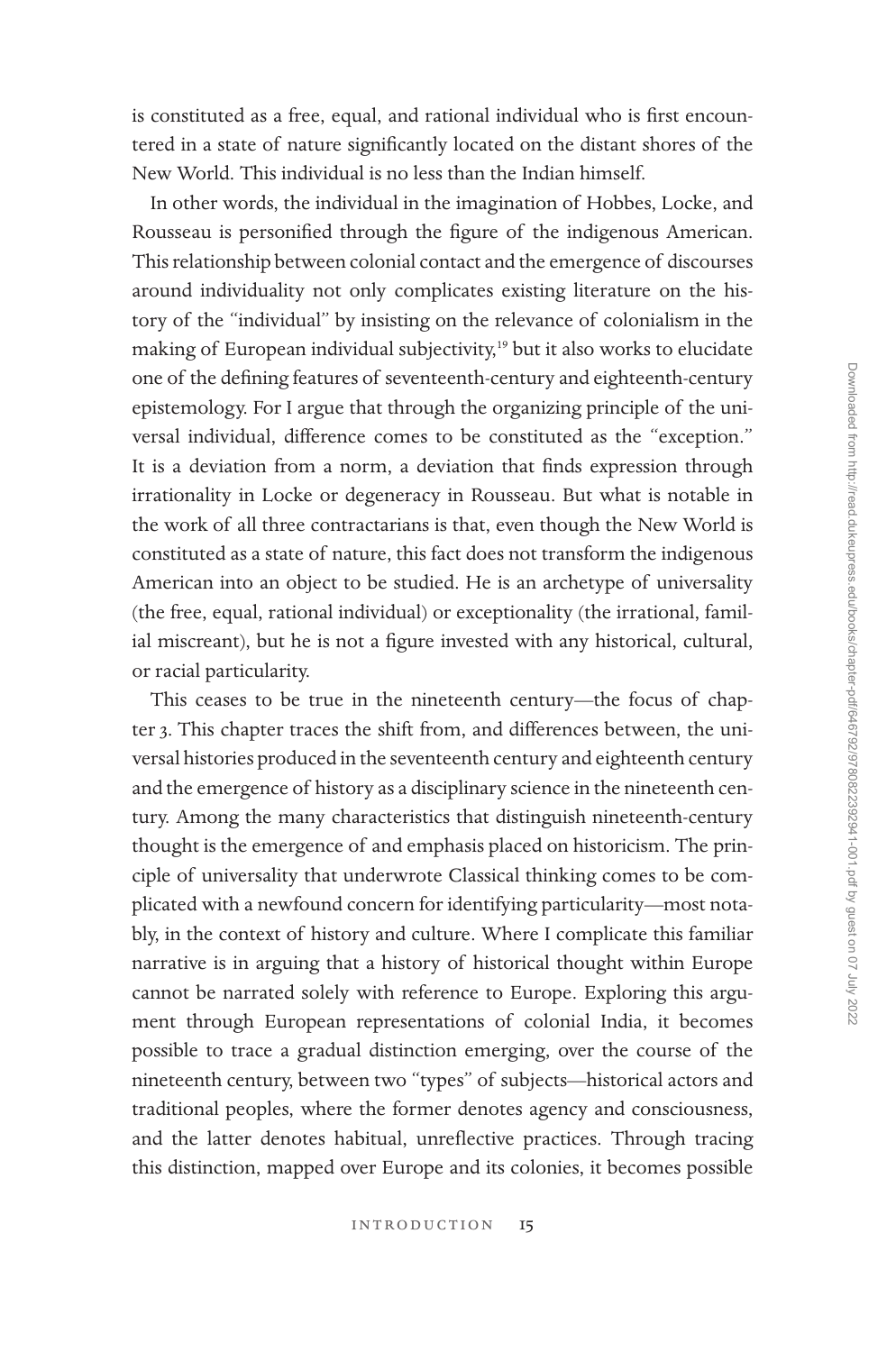to discern the extent to which concepts such as "history," "tradition," the "past," and "culture" cannot be presumed to have an a priori intelligibility. Rather, they were categories of differentiation born out of the specificity of nineteenth-century colonialism. It is only once we recognize the historicity of these concepts that it becomes possible to account for the paradoxical representation of India as possessing a vast antiquity and yet being bereft of history.

But if history constituted one site on which discourses of difference came to be articulated in the nineteenth century, racial science was an equally potent source of explanation. I approach the subject matter of nineteenthcentury racial discourse via a circuitous route, which in fact subordinates the history of racial representations to a history of the body and shifting conceptions of subjectivity. Accordingly, chapter 4 begins with Renaissance representations of the body as an entity that is malleable, volatile, and transgressive. The fluidity and permeability attributed to the body in Renaissance thought—explored through reference to the wild man, monsters, hermaphrodites, and medical treatises of the time—constrained the possibilities of recognizing the body in clearly demarcated and racialized terms. The body for the Renaissance did not lend itself to categorical precision. In the Classical Age, a changed epistemic foundation no longer recognized the world and knowledge as divinely ordained. In this new context, only man was recognized as a subject, and it is only with reference to man that meaning, knowledge, and order were deemed possible. Within the episteme of the Classical Age, the body ceases to have volition and agency, and while it retains its malleability, it does so only in reference to the actions of men. Through reference to seventeenth-century and eighteenth-century writings on the imagination, pedagogy, and wild children, I argue that the body in the Classical Age is represented as subordinate and subjected to human reason and that for this very reason the body is not accorded the deterministic significance it was to have in the nineteenth century. It is in the nineteenth century that the body emerges as an intransigent, impassive, and impermeable object. Through reference to nineteenth-century criminal-identification techniques—particularly in the context of colonial India—I suggest that the very impermeability, fixity, and thus measurability of the body accords it with the paradoxical authority to both mark difference (for example, between races) and establish individualized identity (as in the case of policing technology). This chapter, in short, seeks to dem